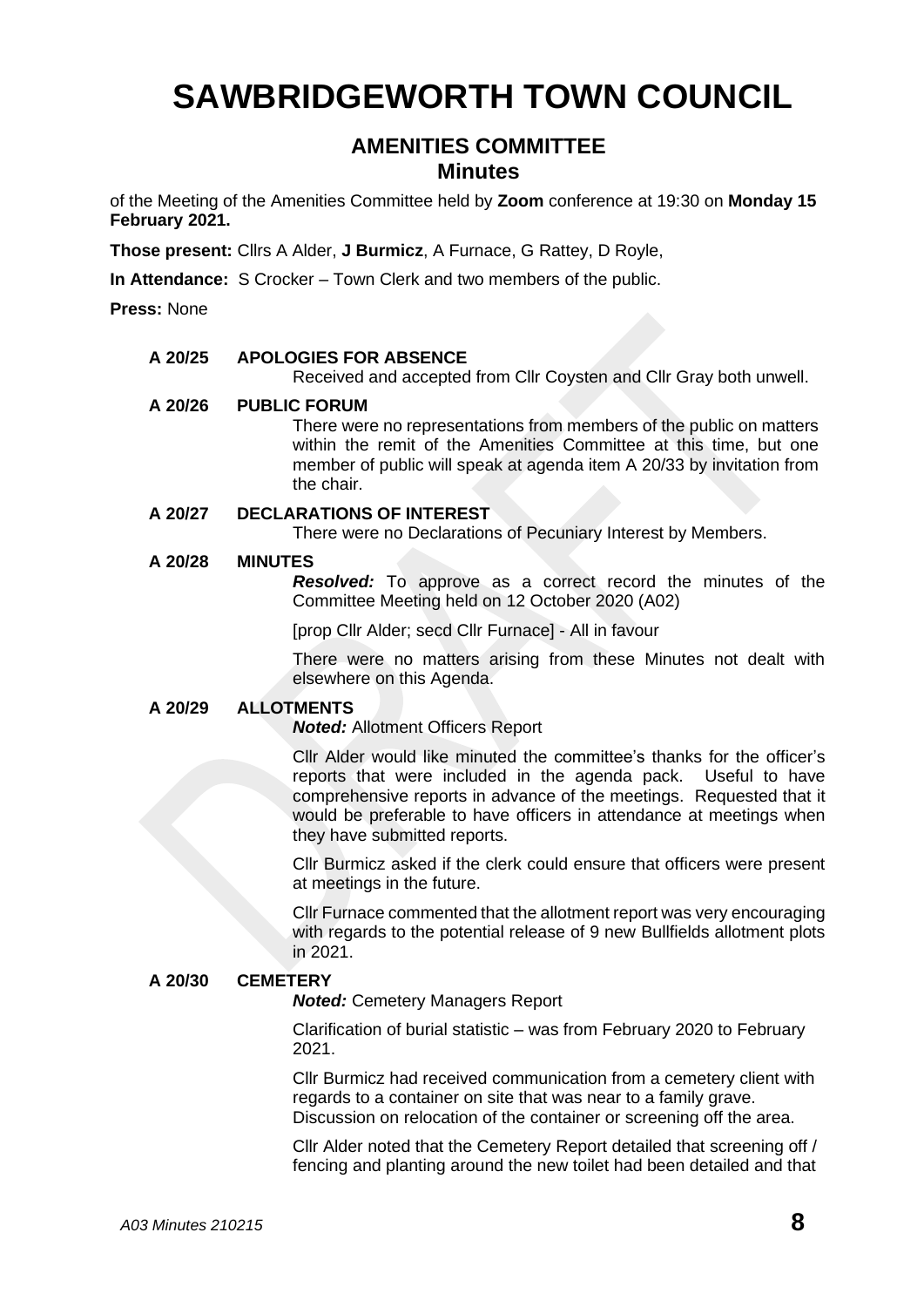it would be an opportunity to get the container work completed at the same time to reduce costs.

# **A 20/31 FOOTPATHS AND OPEN SPACES**

*Noted:* Matters relating to Footpaths & Open Spaces. There were no additional comments to add to the Champion's report.

# **A 20/32 ECO-AUDIT WORKING PARTY**

*Noted:* Meeting notes from Monday 8<sup>th</sup> February 2021

Cllr Furnace advised that Bob Reed was to start work on an Environmental Audit of the town to look at what the town has to offer in terms of bio-diversity and natural land. This was an excellent initiative and she hoped that this committee would follow and support the work carried out.

#### **A 20/33 WEST ROAD TELEPHONE BOX**

A member of the public was invited to speak on this topic. They gave thanks to this council and all that they do for the community. The topic of the telephone box was one of concern now that the telephone box had fallen into disrepair. They were happy to be involved in gathering ideas and opinion about what could be done to make better use of the asset.

Cllr Burmicz and Cllr Alder gave some historical background information to the committee and confirmed that the telephone box was owned by the town council and had originally been a tourist information point and clarified that it was still connected to an electricity supply. There had been some investigation work completed by the previous clerk for the potential to relocate the telephone to a more central location in the town and install a defibrillator.

Relocation costs could be high, Cllr Furnace suggested that in the interim it could be tidied up and have the broken windows replaced.

A resolution was formulated but not voted on:

**Proposed Resolution:** The Clerk investigate the various options for the future use or relocation of the telephone box currently situated at the corner of West Road and London Road. The Clerk and the Mayor to report via press releases the idea in principle and invite parishioners' comments on future use.

# **A 20/34 OPERATIONS**

*Noted:* Data on revenue sent by Clerk to members of the committee on Public Conveniences.

#### **A 20/35 DEFIBRILATOR PROVISION**

Cllr Burmicz and Cllr Furnace both commented that Bell Pharmacy were going to be installing a defibrillator imminently, so this would be in an ideal central location for the town centre.

Clerk commented that there were grants available for the purchase of defibrillators outside licenced premises, the grants were specific with regards to the location, Clerk to further explore this grant opportunity with the view to obtaining funding.